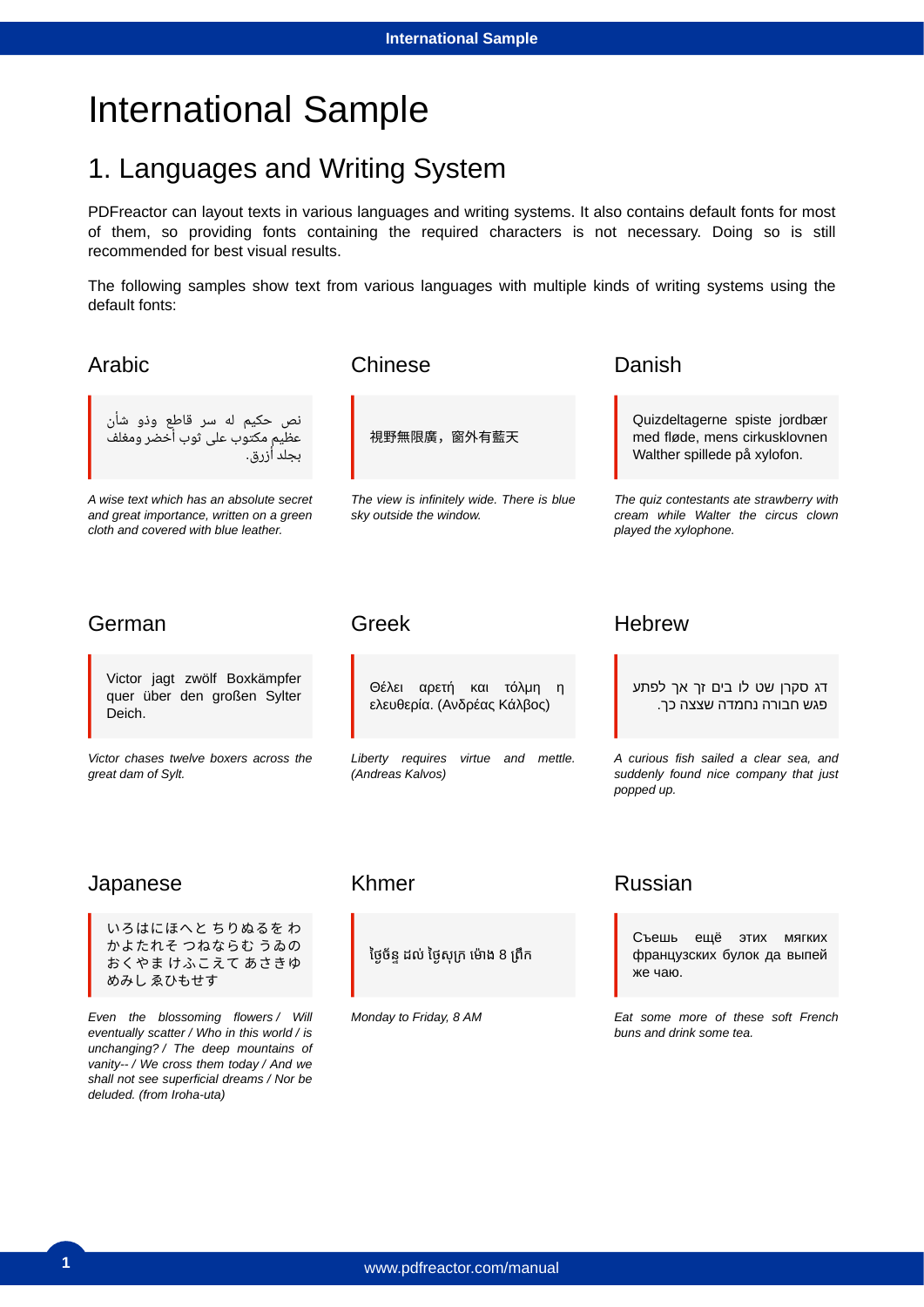## 2. Bidi Text

Text can not only be strictly left-to-right or right-to-left, it can also contain phrases with an inherent direction opposite to the base direction. PDFreactor automatically handles such bi-direction (BiDi) content according to the Unicode specification, with no need for specific styles beyond the base direction (see below).

The following samples show an English text followed by translations that keep some English terms:

## Left-to-right sample - English text excerpt:

5. XML is a family of technologies

XML 1.0 is the specification that defines what "tags" and "attributes" are. Beyond XML 1.0, "the XML family" is a growing set of modules that offer useful services to accomplish important and frequently demanded tasks. XLink describes a standard way to add hyperlinks to an XML file. XPointer is a syntax in development for pointing to parts of an XML document. An XPointer is a bit like a URL, but instead of pointing to documents on the Web, it points to pieces of data inside an XML file. CSS, the style sheet language, is applicable to XML as it is to HTML. XSL is the advanced language for expressing style sheets. It is based on XSLT, a transformation language used for rearranging, adding and deleting tags and attributes. The DOM is a standard set of function calls for manipulating XML (and HTML) files from a programming language. XML Schemas 1 and 2 help developers to precisely define the structures of their own XML-based formats. There are several more modules and tools available or under development. Keep an eye on W3C's technical reports page.

### Right-to-left sample - Arabic text excerpt:

### 5. إكس إم إل مجموعة تكنولوجيّات

1.0 XML هى المواصفات التى تعرَّف ماذا تكون "العلامات" و "الصّفات" . حول تلك المواصفات هناك مجموعة متنامية من الوحدات التى تَعرِض خدماتٌ مفيدة لإنجاز مهام كثيرة الطلب وهامّة . Xlink يصف طريقة رسمية لإضافة وُصلة رابطة لملفّ إكس إم إل. XPointer وّ XFragments قواعد تركيب نحوية للإشارة إلى أجزاء من وثيقة إكس إم إل. إشارة XPointer تتشابه مع إشارة URL ، لكنّ بدلاً من الإشارة إلى الوثائق على الويب ، تشير الى قطعٍ صغيرةٍ من البيانات داخل ملفّ إكس إم إل . CSS، لغة النمط والأسلوب، تنطبق على إكس إم إل كما<br>يبلغ سعا بي سعود بين المكلات عليه النوّ المقبّرة الكسائول الأولى الثّار والثّار المقبّرة والم تنطبق عِلى إتش تي إم إل . XSL هيّ اللّغة المتقدّمة للتّعبير عن النّمط والأسلوب . أساسِها XSLT، لغة تَحوُّل استُخْدِمت لإعادة ترتيب أو لإضافة أو لحذف علامات او صفات. DOM هي مجموعة رسمية لاستدعاءات الوظائف من أجل استغلال ملفّات إكس إم إل (او إتش تي إم إل) و ذلك من داخل لغة برمجة. مخطّطات إكس إم إل 1 و 2 xML Schemas 1 and 2) تساعد المطورين بأن يُعرِّفوا بدقَّة هياكل أشكالهم الشّخصية المؤسّسة على لغة إكس إم . هناك عدة وحدات و أدوات متاحة أو تحت التطوير. أنظر إلى صفحة تقارير W3C التّقنية.

## Right-to-left sample - Hebrew text excerpt:

#### 5. XML הוא משפחה של טכנולוגיות

1.0XML הנו מפרט שמגדיר מהם "תגיות" ו"תכוניות". מעבר לכך "משפחת XML" הינה מערך מודולים ההולך ומתרחב המציעים םיתוריש םיישומש ידכ עצבל תומישמ תובושח .תופוכתו Xlink ראתמ דציכ ףיסוהל םירושיק ץבוקל XPointer .XML -ו Xfragments הינם מודולים בפיתוח כדי לאפשר מצביעים בתוך מסמך XML. ה- XPointer הנו מעין URL, אך במקום להצביע על מסמכים ברשת, הוא מצביע על פיסת מידע בתוך הקובץ XML. CSS . שפה לעיצוב גליונות, זמינה ב- XML בדומה ל-HTML. XSL הינה שפה מתקדמת לעיצוב גליונות. השפה מבוססת על XSLT, שפה המשמשת לאירגון, הוספה ומחיקה של תגיות ותכוניות. ה- DOM מערך פונקציות המשמשות למניפולציות בקבצי XML (ו- HTML) ע"י תיכנות. פורמט הגדרות מבנה 1Schema ו-2. ישנם עוד מודולים וכלים מוכנים או בפיתוח. שים לב לדף הדיווחים הטכניים של W3C.

The text excerpts are taken from the original English and the translated Arabic and Hebrew versions of the W3C document "XML in 10 Points".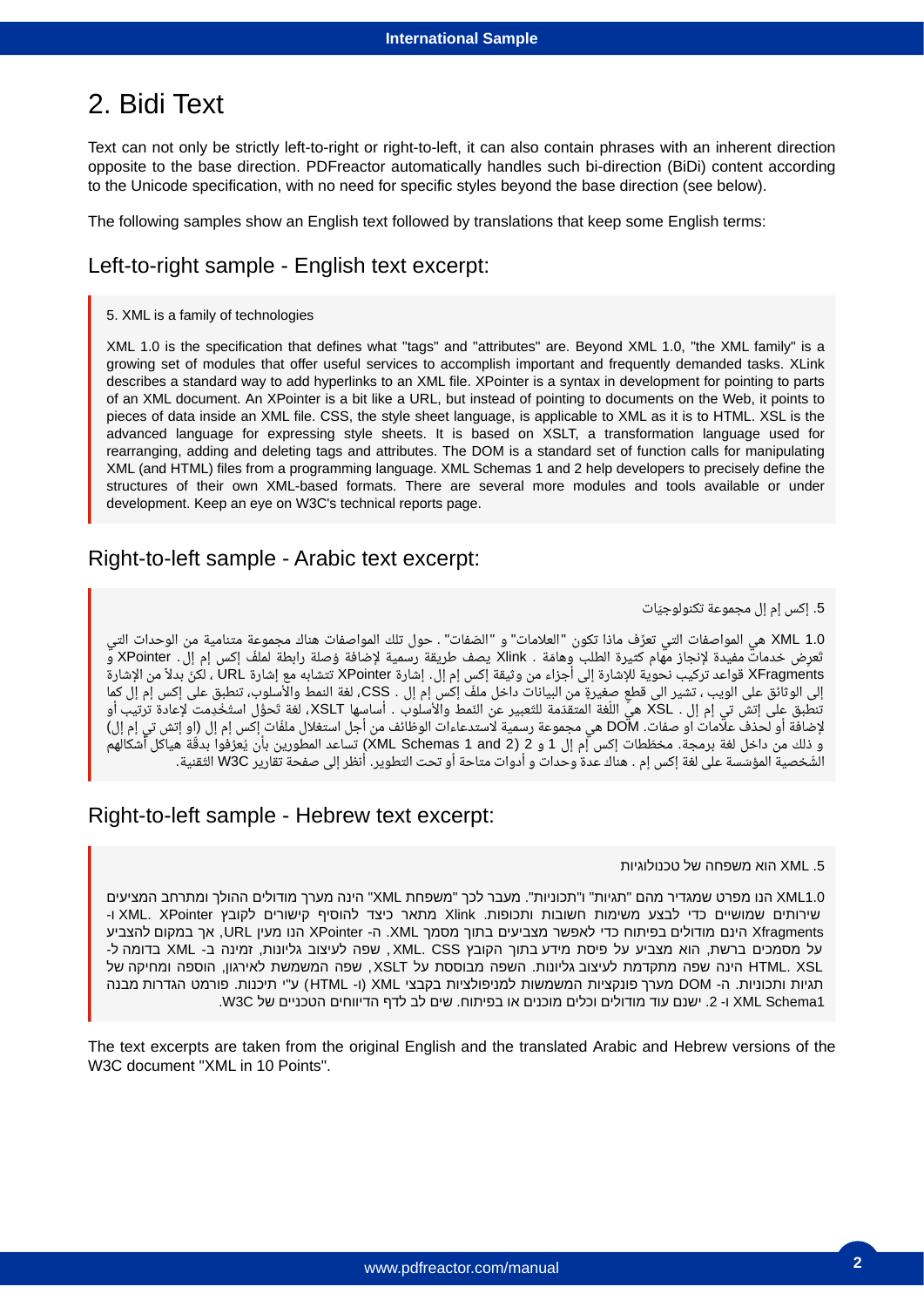## 3. BiDi Layout

When the direction of the primary writing system of a document is right-to-left the base direction of the document should be set to RTL as well:

:root { direction: rtl; }

direction can also be set on any element and also affect its children.

In addition to text layout, direction also adjusts lists, tables and other structures, as demonstrated by the following juxtaposition:

#### **Paragraph:**

Some text in a paragraph.

#### **List:**

- Item 1
- Item 2
- Item 3

#### **Table:**

| H <sub>1</sub> | H <sub>2</sub> | H <sub>3</sub> |
|----------------|----------------|----------------|
| A1             | A2             | A <sub>3</sub> |
| <b>B1</b>      | <b>B2</b>      | B <sub>3</sub> |
| C1             | C <sub>2</sub> | C <sub>3</sub> |

### **Multi-Column:**

| Line 1 | Line 4     | Line 6 |
|--------|------------|--------|
| Line 2 | Line 5 has | Line 7 |
| Line 3 | a break    | Line 8 |

#### **Flex:**



**:Paragraph**

.Some text in a paragraph

#### **:List**

- Item 1
- Item 2
- Item 3

#### **:Table**

| H <sub>3</sub> | H <sub>2</sub> | H1        |  |
|----------------|----------------|-----------|--|
| A <sub>3</sub> | A2             | A1        |  |
| B <sub>3</sub> | <b>B2</b>      | <b>B1</b> |  |
| C <sub>3</sub> | C <sub>2</sub> | C1        |  |

### **:Multi-Column**

| Line 6 | Line 4     | Line 1 |
|--------|------------|--------|
| Line 7 | Line 5 has | Line 2 |
| Line 8 | a break    | Line 3 |

### **:Flex**

**:Grid**

Item 1

Item 4

| m 2 | Item 3 | Item 3 | Item 2 |
|-----|--------|--------|--------|
| m 5 | Item 6 | Item 6 | Item 5 |
|     |        |        |        |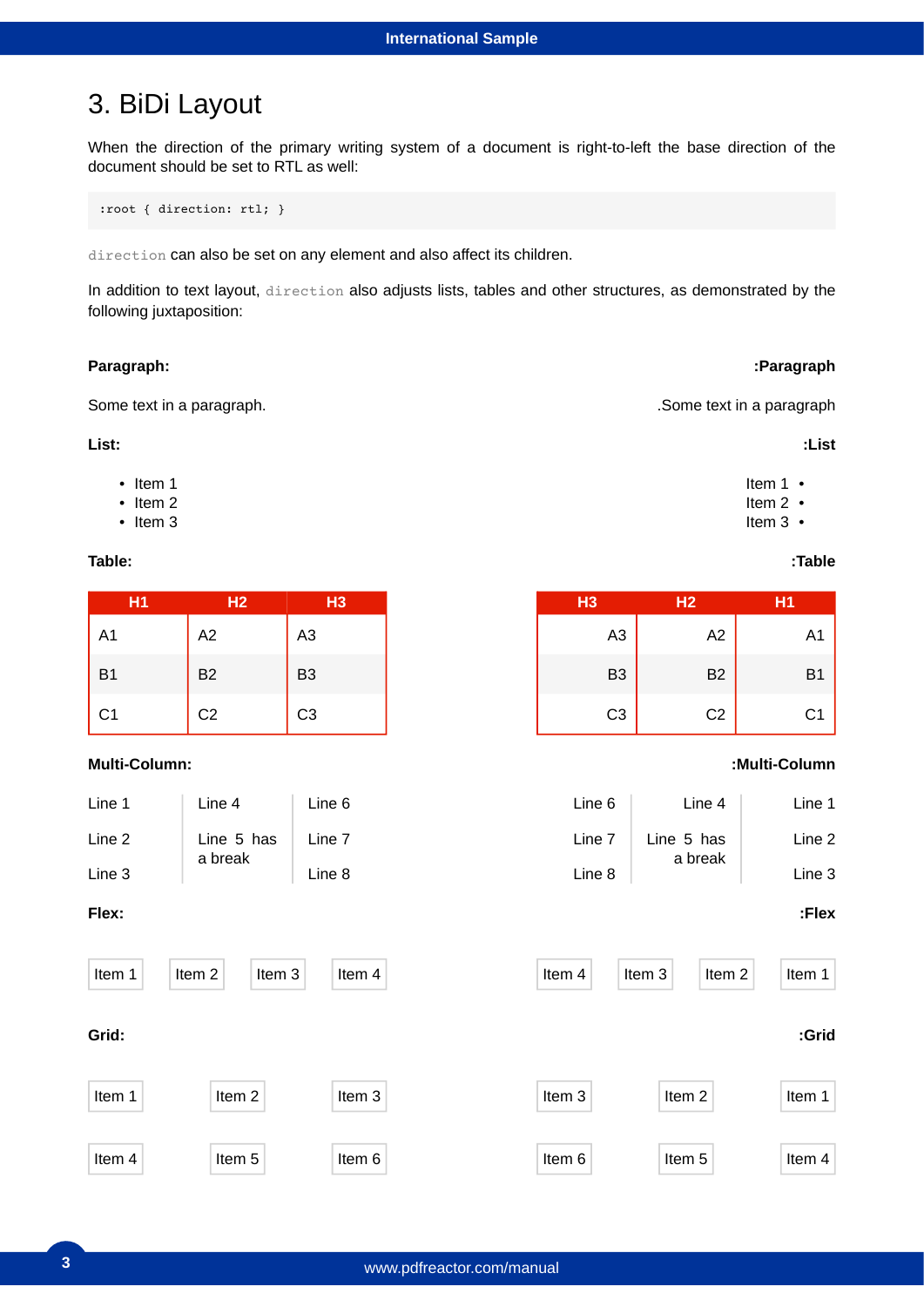## 4. Logical Properties and Values

Several horizontal positions and sizes can be specified depending on the text direction. The following sample uses the exact same HTML and CSS twice, except for different BiDi directions. The direction dependent styles and their effects are as follows:

The position of the title:

```
position: absolute;
top: -1em;
inset-inline-start: 2em; /* LTR: "left: 2em" / RTL: "right: 2em" */
```
The float value and margin of the image:

```
float: inline-end; /* LTR: "float: right" / RTL: "float: left" */
margin: 1em 0.1em;
margin-inline-start: 2em; /* LTR: "margin-left: 2em" / RTL: "margin-right: 2em" */
```
The border and padding of the box:

```
border: 1pt none darkgrey;
border-top-style: solid;
padding-top: 0.5em;
border-inline-start-style: solid; /* LTR: "border-left-style…" / RTL: "border-right-style…" */
padding-inline-start: 1em; /* LTR: "padding-left: 1em" / RTL: "padding-right: 1em" */
```
Resulting in:

#### LTR

#### Title

Lorem ipsum dolor sit amet, consectetur adipiscing elit. Sed lacinia ex eget nisl iaculis, vitae pellentesque sapien sollicitudin. Mauris iaculis, sem at laoreet tincidunt, ipsum justo placerat turpis, vitae finibus ipsum sapien ac sapien. Nullam dignissim finibus erat. Donec tincidunt scelerisque enim, et pharetra dolor blandit id. Fusce blandit sapien sollicitudin leo auctor, a mattis ex ullamcorper. Aenean hendrerit in sem et sodales. Nunc maximus sem non eros venenatis, cursus egestas mi imperdiet. Morbi in eros faucibus, ullamcorper sem eget, facilisis nunc. Vestibulum ut dignissim ligula, vel sagittis velit. Ut eget maximus leo. Aenean rhoncus euismod elementum. Nam velit orci, porttitor vel viverra scelerisque, accumsan sit amet urna. Quisque ut interdum dui. Suspendisse eu leo orci. Ut nec eros vel diam euismod consequat.

### RTL

**Title** 

Lorem ipsum dolor sit amet, consectetur adipiscing elit. Sed lacinia ex eget nisl iaculis, vitae pellentesque sapien sollicitudin. Mauris iaculis, sem at laoreet tincidunt, ipsum justo placerat turpis, vitae finibus ipsum sapien ac sapien. Nullam dignissim finibus erat. Donec tincidunt scelerisque enim, et pharetra dolor blandit id. Fusce blandit sapien sollicitudin leo auctor, a mattis ex ullamcorper. Aenean hendrerit in sem et sodales. Nunc maximus sem non eros venenatis, cursus egestas mi imperdiet. Morbi in eros faucibus, ullamcorper sem eget, facilisis nunc. Vestibulum ut dignissim ligula, vel sagittis velit. Ut eget maximus leo. Aenean rhoncus euismod elementum. Nam velit orci, porttitor vel viverra scelerisque, accumsan sit amet urna. Quisque ut interdum dui. Suspendisse .eu leo orci. Ut nec eros vel diam euismod consequat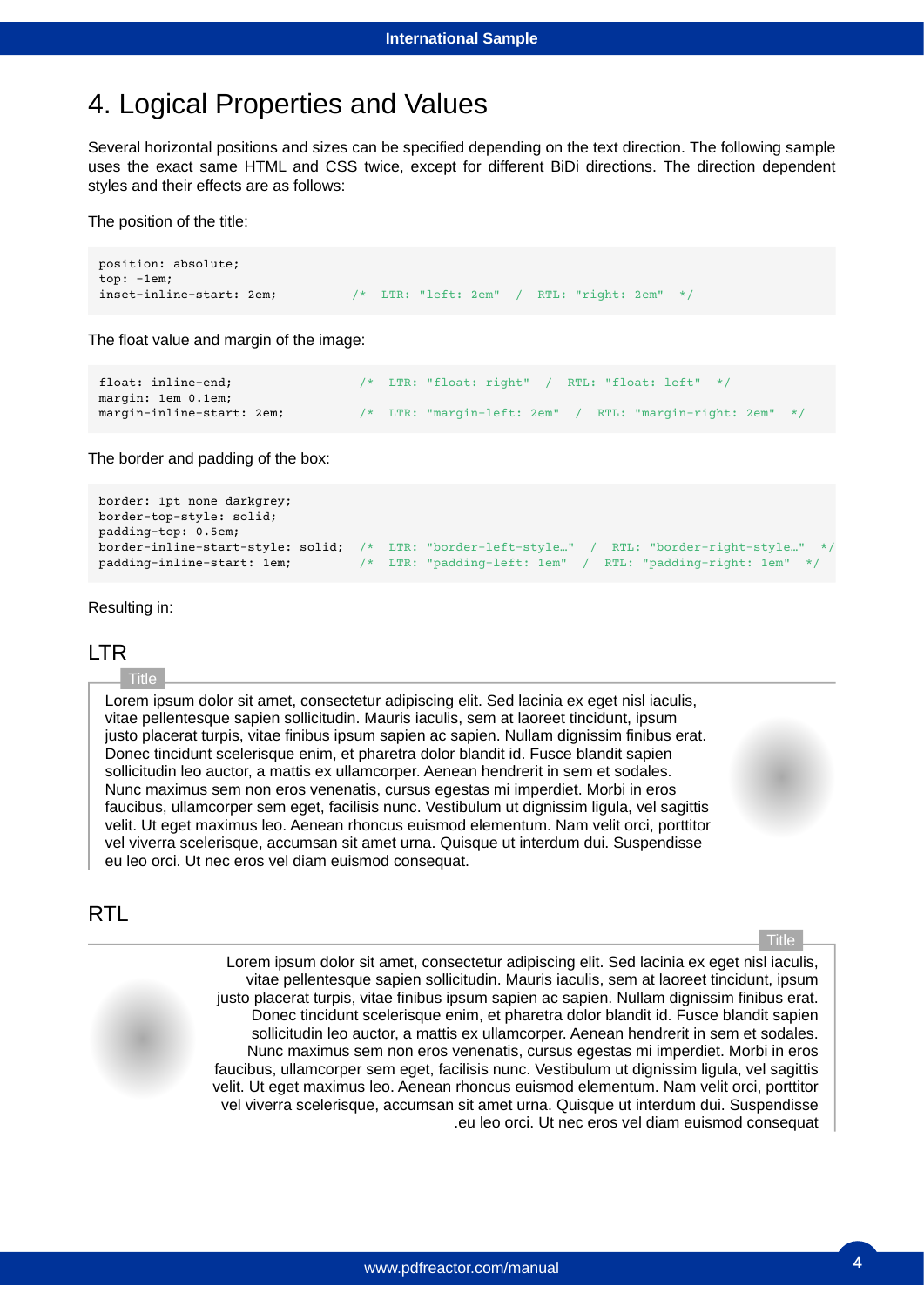## 5. International List Numbering

PDFreactor supports several international list style types, including the following:

|     | 1. decimal                |    | $\pm + -$ , japanese-informal        |
|-----|---------------------------|----|--------------------------------------|
|     | 02. padded decimal        |    | ೨೨. kannada                          |
|     | iii. lower-roman          | ヌ、 | katakana                             |
|     | IV. upper-roman           |    | ウ、 katakana-iroha                    |
|     | e. lower-alpha            |    | ២៥. khmer                            |
|     | F. upper-alpha            |    | $60.$ lao                            |
|     | v. arabic-indic           |    | Ω <sub>9</sub> . malayalam           |
|     | C. upper-armenian         |    | <b>9F.</b> oriya                     |
|     | p. lower-armenian         |    | <b>r</b> <sup>4</sup> . persian      |
|     | so. bengali               |    | 叁拾、 simp-chinese-formal              |
|     | 99. cambodian             |    | $\equiv$ + $-$ simp-chinese-informal |
|     | १२. devanagari            |    | 3.9. telugu                          |
|     | n <sub>8</sub> . georgian |    | nn. thai                             |
|     | ξ. lower-greek            |    | ३ ve. tibetan                        |
|     | O. upper-greek            |    | ۳۵. urdu                             |
|     | 9ξ. gujarati              |    |                                      |
|     | 92. gurmukhi              |    | thirty-seven spelled out English     |
| そ、  | hiragana-iroha            |    | achtunddreißig spelled out German    |
| て、  | hiragana                  |    | trente-neuf spelled out French       |
| 弐拾、 | japanese-formal           |    | fortieth spelled out English ordinal |

## Changing Counter-Style Based on "lang" Attribute

With the :lang() selector, different styles can be set based on the "lang" attribute that is set on an HTML element. In this example the differing "lang" attributes set, cause the spelled out counter style to change to the language set on the list element.

```
.langSelector:lang(de) {
    content: counter(itemCounter, spelledOutGerman);
}
.langSelector:lang(en) {
    content: counter(itemCounter, spelledOutEnglish);
}
.langSelector {
    content: counter(itemCounter);
}
```
### **English "lang" Attribute**

one, two, three, four, five, six, seven, eight

**German "lang" Attribute**

eins, zwei, drei, vier, fünf, sechs, sieben, acht

**Other "lang" Attribute**

1, 2, 3, 4, 5, 6, 7, 8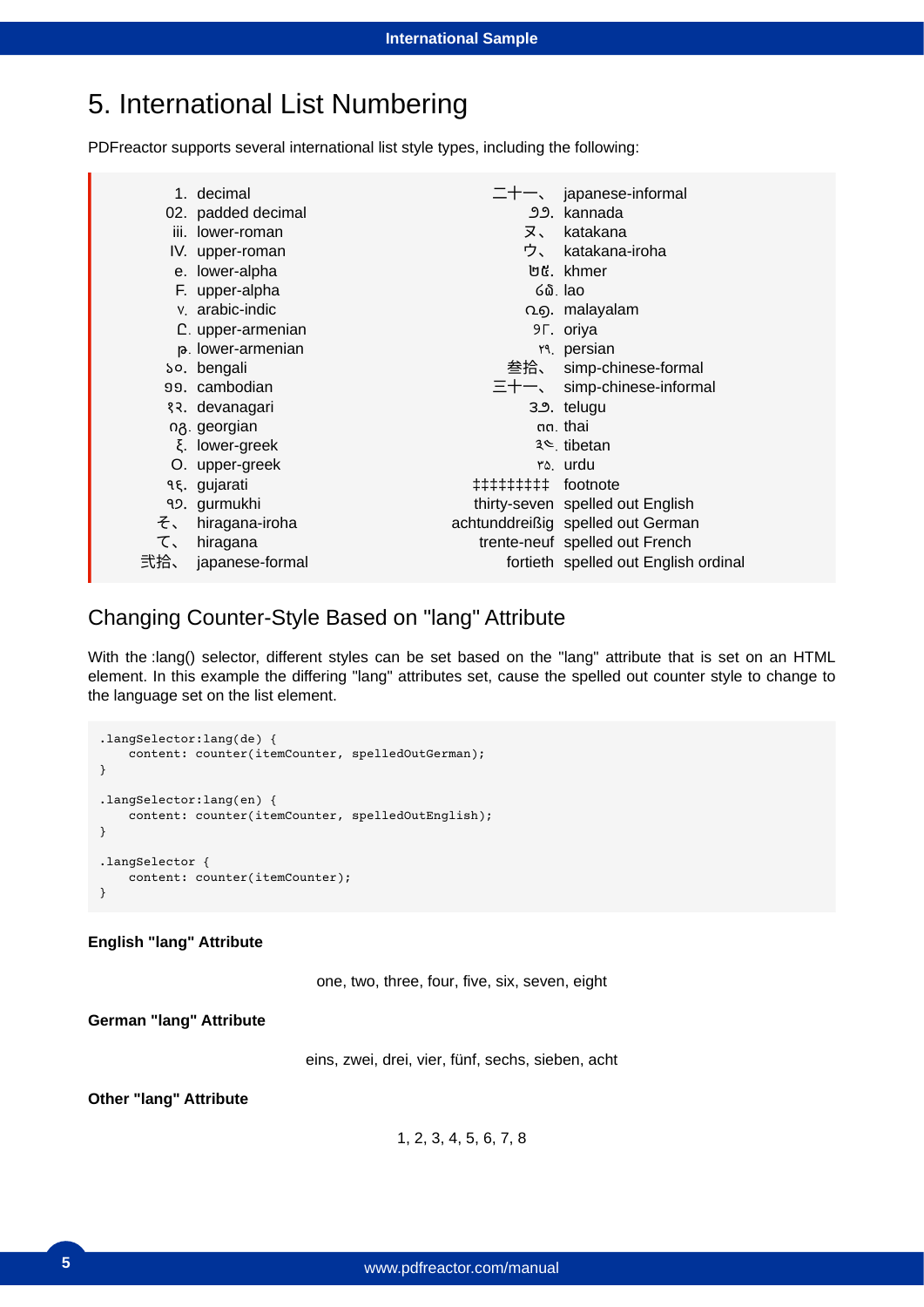## 6. Creating Custom List Style Types

PDFreactor supports creating custom list style types with the @counter-style rule. If the defined counter style is not valid, the style will fallback to the decimal counter-style. This counter style rule, for example, depicts dice:

```
⚀
dice 1
        ⚁
dice 2
        ⚂
dice 3
        ⚃
dice 4
        ⚄
dice 5
        ⚅
dice 6
      ⚅⚀
dice 7
      ⚅⚁
dice 8
      ⚅⚂
dice 9
@counter-style dice {
    system: additive;
    additive-symbols: 6 '\2685', 5 '\2684', 4 '\2683', 3 '\2682', 2 '\2681', 1 '\2680';
}
```
The @counter-style rule also allows you to extend already existing counter styles and change properties like suffix, prefix or the character used for negative values. For example the following counter style changes the suffix of the decimal counter style to ' )'.

```
@counter-style decimal-suffix {
    system: extends decimal;
    suffix: ")";
}
```

```
1)
changed suffix
```

```
2)
changed suffix
```

```
3)
changed suffix
```
4) changed suffix

Another example for the extends system would be to use spelled out counters for low counter values, and then fallback to the decimal counter style. In English the fallback would be made after ten, while in German the fallback would be made after 12. The following @counter-style rules show these two examples:

```
@counter-style spelledOutEnglish {
    system: extends -ro-spelled-out-en;
    range: 0 10;
    fallback: decimal;
}
@counter-style spelledOutGerman {
    system: extends -ro-spelled-out-de;
    range: 0 12;
    fallback: decimal;
}
```
#### **Spelled-Out English:**

one, two, three, four, five, six, seven, eight, nine, ten, 11, 12, 13, 14, 15

#### **Spelled-Out German:**

eins, zwei, drei, vier, fünf, sechs, sieben, acht, neun, zehn, elf, zwölf, 13, 14, 15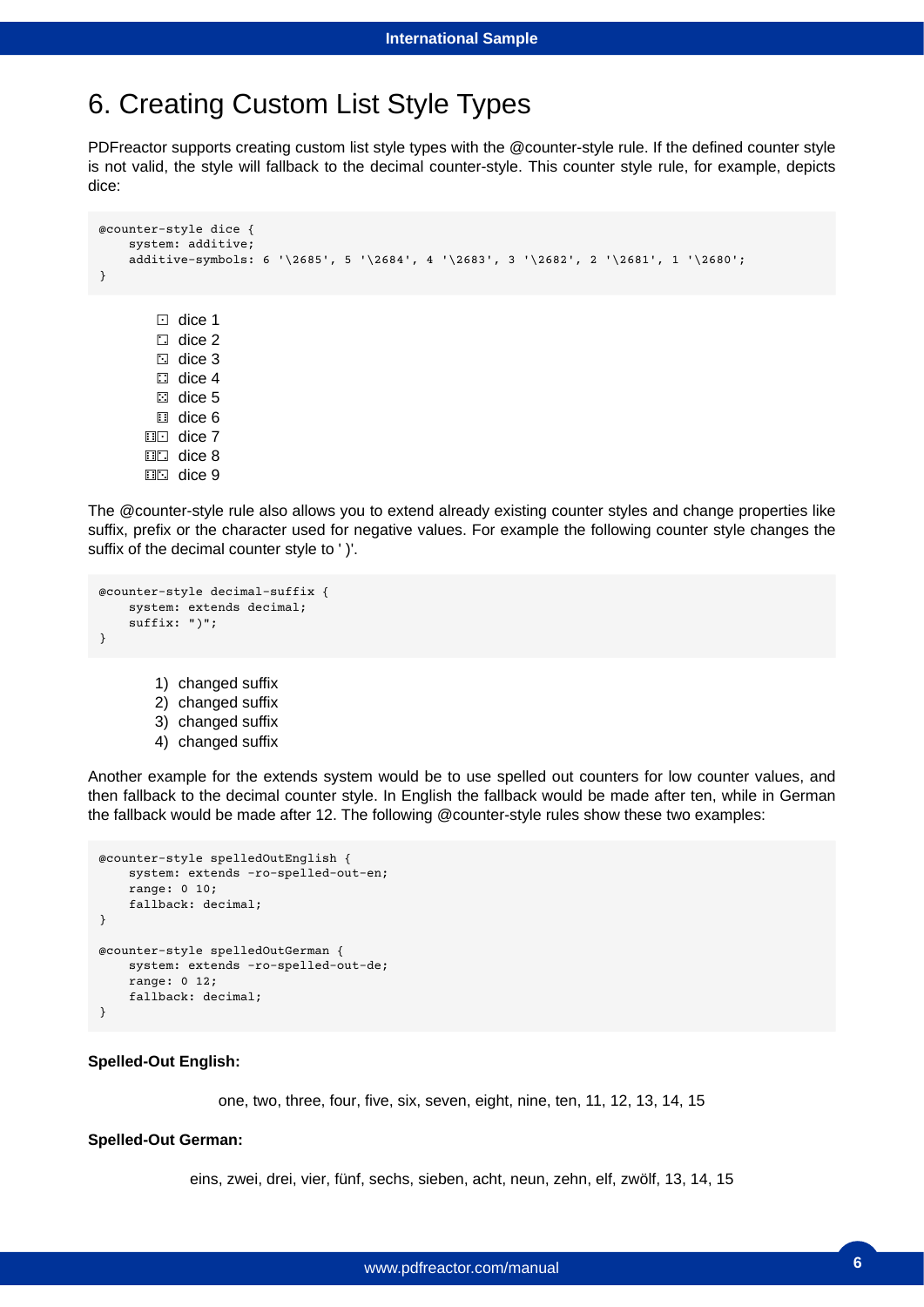# 7. International Date Formats in JavaScript

PDFreactor supports date formatting via the Intl JavaScript object:

dtf = new Intl.DateTimeFormat("en-US", { month: "numeric", day: "numeric", weekday: "long" });  $fd = df.format(new Date(2020, 0, 15)); // results in "Wednesday,  $1/15"$ "$ 

The following table shows two sample date formats for various languages and variants:

| <b>Language</b> | <b>Country</b> | <b>Code</b> | <b>Short Date</b>           | <b>Long Date</b>                                                                           |
|-----------------|----------------|-------------|-----------------------------|--------------------------------------------------------------------------------------------|
| English         | <b>USA</b>     | en-US       | 1/15/2020,<br>6:23:45 PM    | Wednesday, January 15, 2020 Anno Domini,<br>6:23:45 PM Coordinated Universal Time          |
| English         | Canada         | en-CA       | 2020-01-15,<br>6:23:45 p.m. | Wednesday, January 15, 2020 Anno Domini,<br>6:23:45 p.m. Coordinated Universal Time        |
| English         | Australia      | en-AU       | 15/01/2020,<br>6:23:45 pm   | Wednesday, 15 January 2020 Anno Domini,<br>6:23:45 pm Coordinated Universal Time           |
| English         | <b>UK</b>      | en-GB       | 15/01/2020,<br>18:23:45     | Wednesday, 15 January 2020 Anno Domini,<br>18:23:45 Coordinated Universal Time             |
| Spanish         | Spain          | es-ES       | 15/1/2020<br>18:23:45       | miércoles, 15 de enero de 2020 después de Cristo<br>18:23:45 (tiempo universal coordinado) |
| Spanish         | Mexico         | es-MX       | 15/1/2020<br>18:23:45       | miércoles, 15 de enero de 2020 después de Cristo<br>18:23:45 hora universal coordinada     |
| Spanish         | Argentina      | es-AR       | 15/1/2020<br>18:23:45       | miércoles, 15 de enero de 2020 después de Cristo<br>18:23:45 hora universal coordinada     |
| French          | France         | $fr-FR$     | 15/01/2020,<br>18:23:45     | mercredi 15 janvier 2020 après Jésus-Christ,<br>18:23:45 Temps universel coordonné         |
| Italian         | Italy          | it-IT       | 15/1/2020,<br>18:23:45      | mercoledì 15 gennaio 2020 dopo Cristo,<br>18:23:45 Tempo coordinato universale             |
| German          | Germany        | de-DE       | 15.1.2020,<br>18:23:45      | Mittwoch, 15. Januar 2020 n. Chr.,<br>18:23:45 Koordinierte Weltzeit                       |
| German          | Austria        | de-AT       | 15.1.2020,<br>18:23:45      | Mittwoch, 15. Jänner 2020 n. Chr.,<br>18:23:45 Koordinierte Weltzeit                       |
| Dutch           | Netherlands    | nl-NL       | 15-1-2020<br>18:23:45       | woensdag 15 januari 2020 na Christus<br>18:23:45 gecoördineerde wereldtijd                 |
| Dutch           | Belgium        | nl-BE       | 15/1/2020<br>18:23:45       | woensdag 15 januari 2020 na Christus<br>18:23:45 gecoördineerde wereldtijd                 |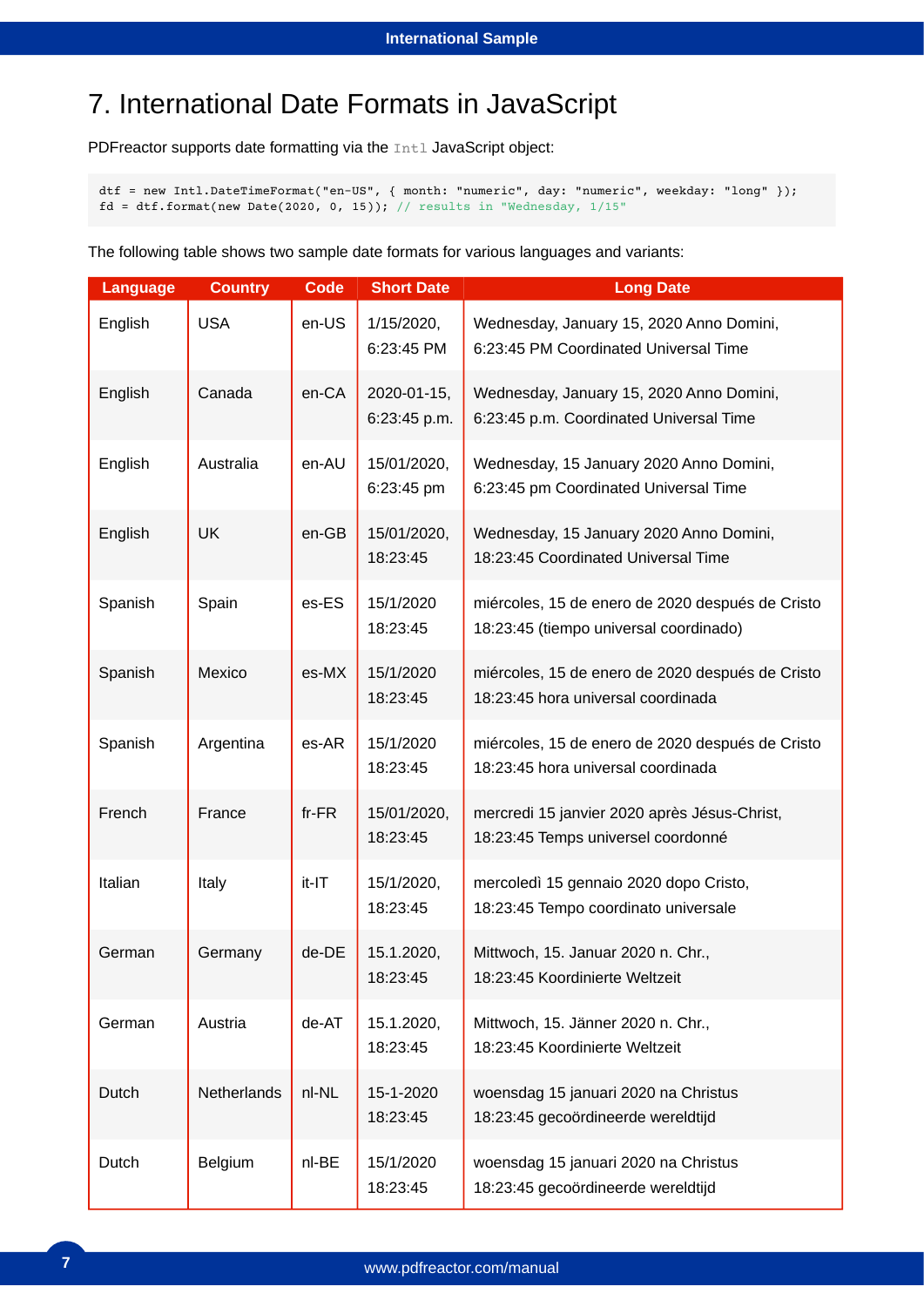### **International Sample**

| Language   | <b>Country</b> | <b>Code</b> | <b>Short Date</b>        | <b>Long Date</b>                                                                              |
|------------|----------------|-------------|--------------------------|-----------------------------------------------------------------------------------------------|
| Danish     | <b>Denmark</b> | da-DK       | 15.1.2020<br>18.23.45    | onsdag 15. januar 2020 e.Kr.<br>18.23.45 Koordineret universaltid                             |
| Norwegian  | Norway         | nb-NO       | 15.1.2020,<br>18:23:45   | onsdag 15. januar 2020 etter Kristus,<br>18:23:45 koordinert universaltid                     |
| Portuguese | <b>Brazil</b>  | pt-BR       | 15/01/2020<br>18:23:45   | quarta-feira, 15 de janeiro de 2020 depois de Cristo<br>18:23:45 Horário Universal Coordenado |
| Portuguese | Portugal       | pt-PT       | 15/01/2020,<br>18:23:45  | quarta-feira, 15 de janeiro de 2020 depois de Cristo,<br>18:23:45 Hora Coordenada Universal   |
| Russian    | Russia         | ru-RU       | 15.01.2020,<br>18:23:45  | среда, 15 января 2020 г. от Рождества Христова,<br>18:23:45 Всемирное координированное время  |
| Chinese    | China          | zh-CN       | 2020/1/15<br>下午6:23:45   | 公元2020年1月15日星期三 协调世界时<br>下午6:23:45                                                            |
| Chinese    | Hong Kong      | zh-HK       | 15/1/2020<br>下午6:23:45   | 公元2020年1月15日星期三<br>下午6:23:45 [世界標準時間]                                                         |
| Chinese    | Taiwan         | zh-TW       | 2020/1/15<br>下午6:23:45   | 西元2020年1月15日 星期三<br>下午6:23:45 [世界標準時間]                                                        |
| Japanese   | Japan          | ja-JP       | 2020/1/15<br>18:23:45    | 西暦2020年1月15日水曜日<br>18時23分45秒 協定世界時                                                            |
| Hindi      | India          | hi-IN       | 15/1/2020,<br>6:23:45 pm | बुधवार, 15 जनवरी 2020 ईसवी सन,<br>6:23:45 pm समन्वित वैश्विक समय                              |

The Date used in the table is  $2020 - 01 - 15T18:23:45.678Z$ .

The options are:

```
shortDate = \{ year: "numeric",
 month: "numeric",
 day: "numeric",
         hour: "numeric",
 minute: "numeric",
 second: "numeric"
};
                                     longDate = \{ era: "long",
                                      year: "numeric",
                                      month: "long",
                                      day: "numeric",
                                      weekday: "long",
                                               hour: "numeric",
                                      minute: "numeric",
                                      second: "numeric",
                                         timeZoneName: "long"
                                     };
```